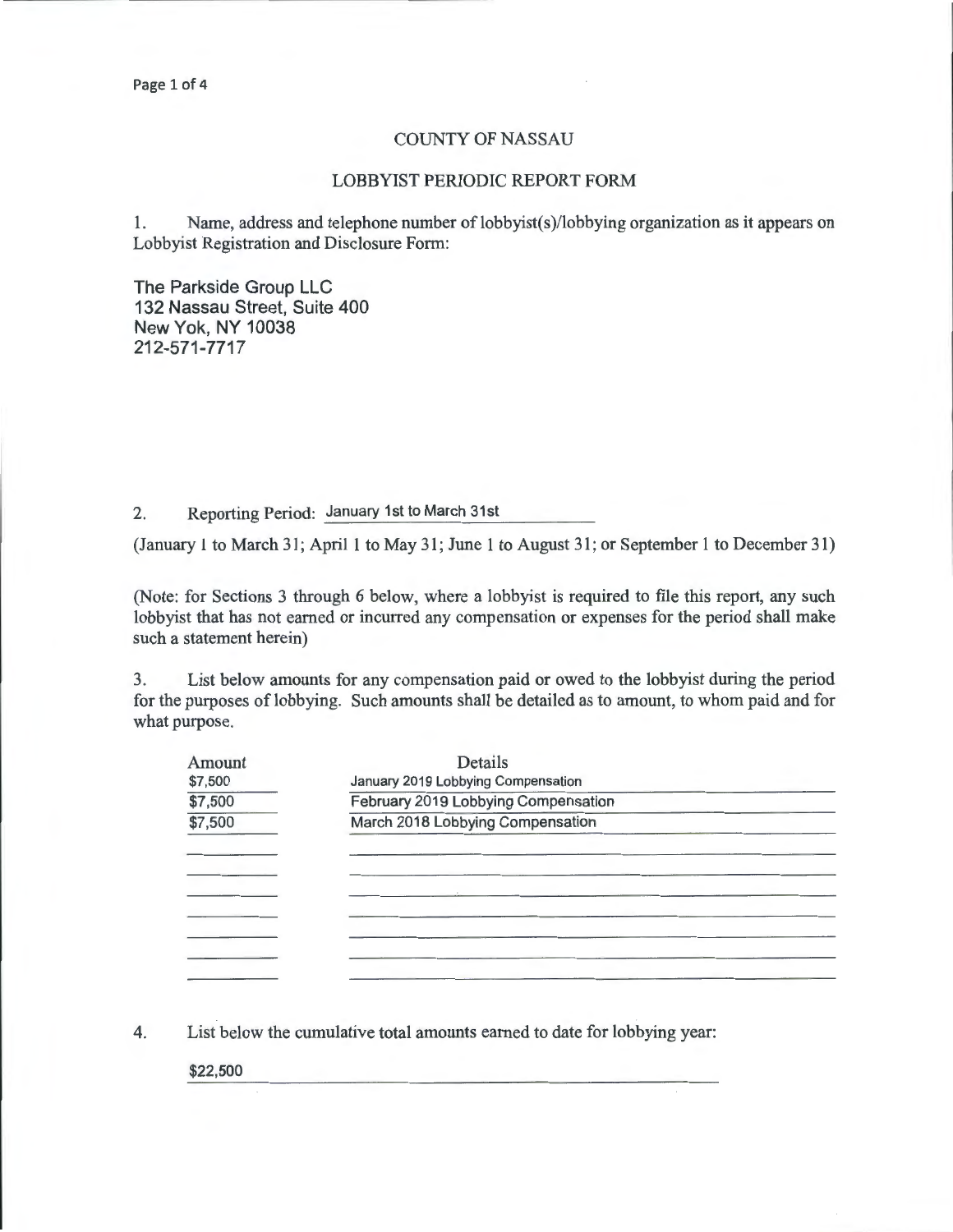Page 2 of 4

5. List below amounts for any expenses expended or incurred by the lobbyist during the period for the purposes of lobbying. Such amounts shall be detailed as to amount, to whom paid and for what purpose.

| Amount   | Details                                 |  |
|----------|-----------------------------------------|--|
| \$45,000 | Polling of 1,000 Interviews on 1/3/2019 |  |
|          |                                         |  |
|          |                                         |  |
|          |                                         |  |
|          |                                         |  |
|          |                                         |  |
|          |                                         |  |
|          |                                         |  |
|          |                                         |  |
|          |                                         |  |
|          |                                         |  |

6. List below the cumulative total amounts expended to date for lobbying year:

\$45,000

(In lieu of completing 7 through 10 below, you may attach a copy of your Lobbyist Registration and Disclosure Form, provided the information has not changed.)

7. List whether and where the lobbyist(s)/lobbying organization is registered as a lobbyist (e.g. Nassau County, New York State):

Nassau County **New York State** New York City

8. Name, address and telephone number of client(s) by whom, or on whose behalf, the lobbyist is retained, employed or designated.

Maidenbaum Property Tax Reduction Group, LLC 483 Chestnut Street Cedarhurst, New York 11516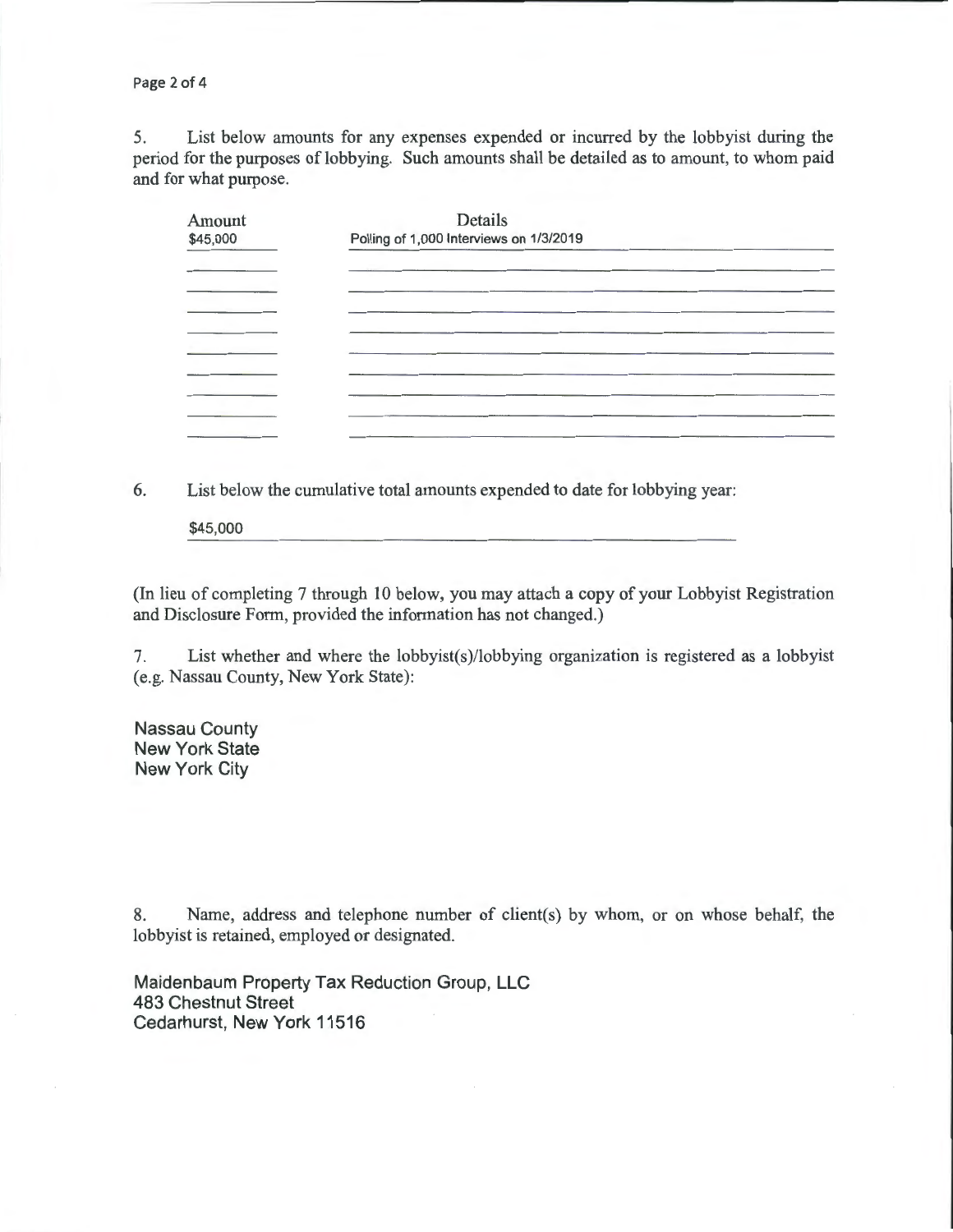Page 3 of 4

9. Describe lobbying activity conducted, or to be conducted, in Nassau County, and identify client(s) for each activity listed, during the Reporting Period.

Property Tax Assessment

10. The name of persons, organizations or governmental entities before whom the lobbyist has lobbied during the period.

Jared Kasschau, Nassau County David Moog, Nassau County Conal Denion, Bureau Chief Deputy County Executive Helena Williams, Cheif Deputy County Executive Michael Santeramo, Nassau County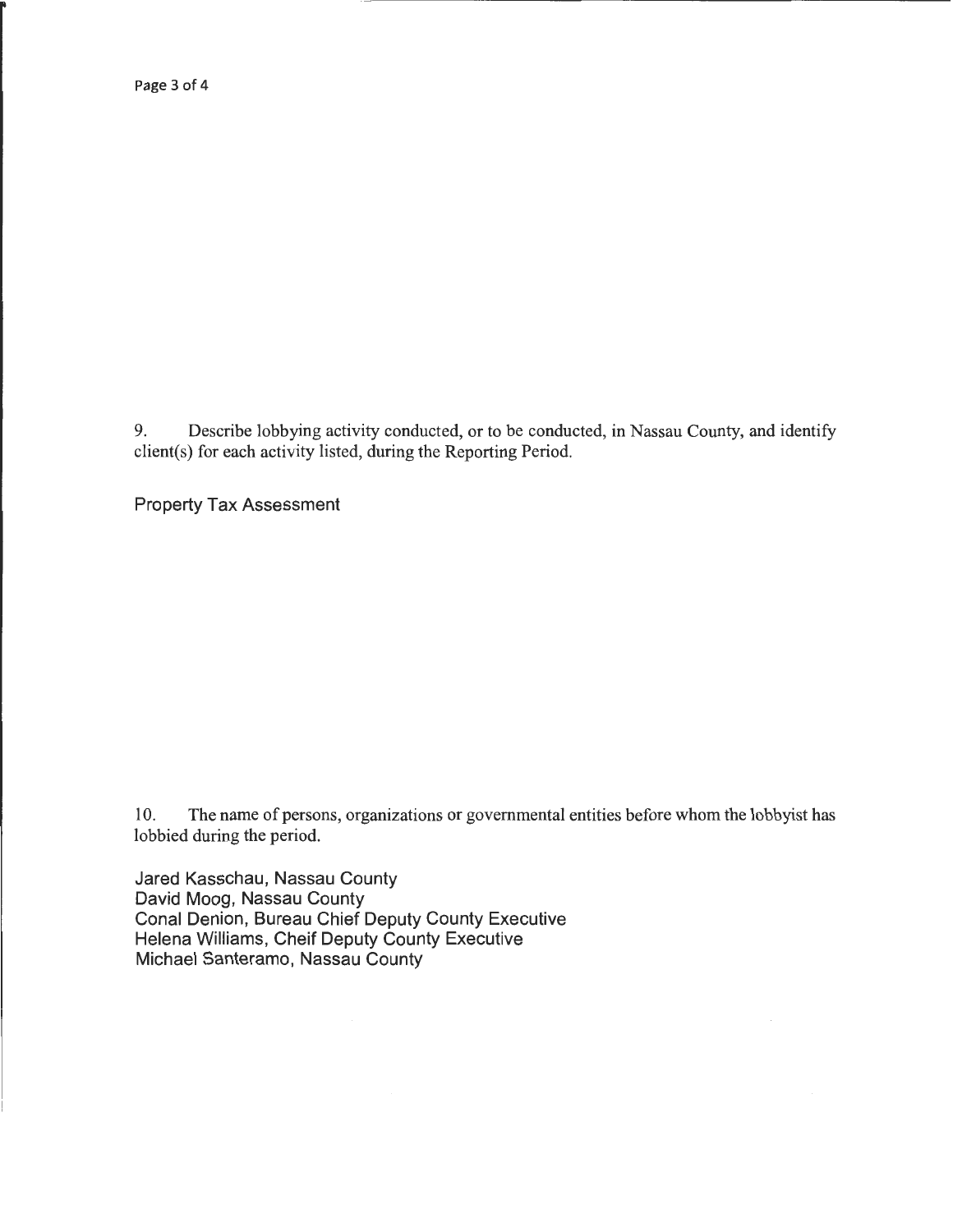I understand that copies of this form will be sent to the Nassau County Department of Information Technology ("IT") to be posted on the County's website.

I also understand that upon termination of retainer, employment or designation I must give written notice to the County Attorney within thirty (30) days of termination.

VERIFICATION: I certify that all statements made on this statement are true, correct and complete to the best of my knowledge and belief and I understand that the willful making of any false statement of material fact herein will subject me to the provisions of law relevant to the making and filing of false instruments and will render such statement null and void.

Dated: APRIL 3,2019

Signed:

42

Print Name: **Evan Stavisky** 

Title: **Partner** 

| JOHN N. HERRING                                                                                                                    |
|------------------------------------------------------------------------------------------------------------------------------------|
| NOTARY PUBLIC, STATE OF NEW YORK<br>Registration No. 02HE6372319<br>Qualified in Bronx County<br>Commission Expires March 19, 2022 |
|                                                                                                                                    |
|                                                                                                                                    |

9I II WB 8 8 HdH 6192 Y3NA0TTA .00 UA22AN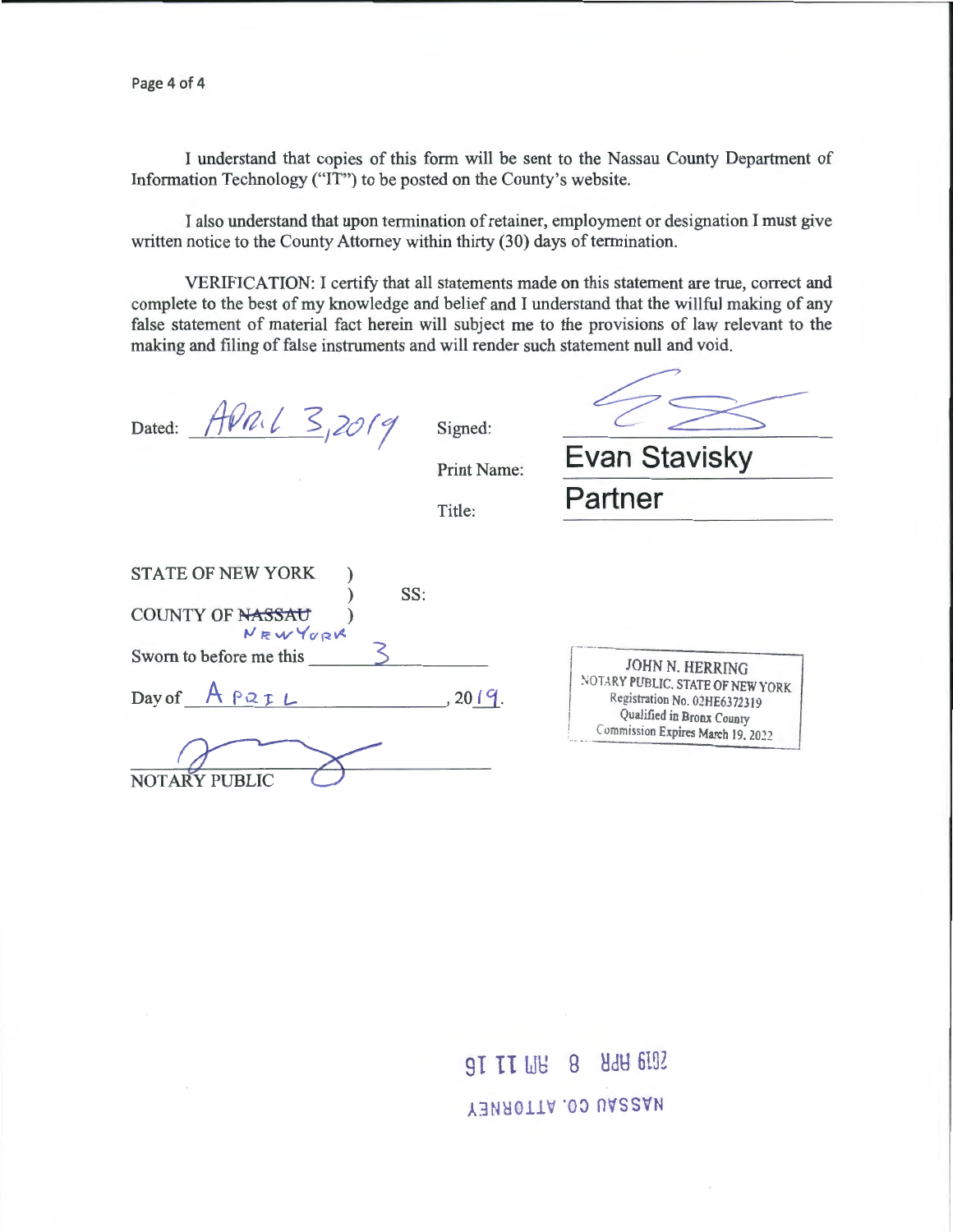## COUNTY OF NASSAU

## LOBBYIST PERIODIC REPORT FORM

I. Name, address and telephone number of lobbyist(s )/lobbying organization as it appears on Lobbyist Registration and Disclosure Form:

The Parkside Group, LLC 132 Nassau Street, Suite 400 New York, NY 10038 212-571-7717

2. Reporting Period: January 1 to March 31

(January 1 to March 31; April 1 to May 31; June I to August 31; or September I to December 31)

(Note: for Sections 3 through 6 below, where a lobbyist is required to file this report, any such lobbyist that has not earned or incurred any compensation or expenses for the period shall make such a statement herein)

3. List below amounts for any compensation paid or owed to the lobbyist during the period for the purposes of lobbying. Such amounts shall be detailed as to amount, to whom paid and for what purpose.

| Amount | Details<br>January 2019 Lobbying Compensation |  |  |  |
|--------|-----------------------------------------------|--|--|--|
|        |                                               |  |  |  |
|        |                                               |  |  |  |
|        |                                               |  |  |  |
|        |                                               |  |  |  |
|        |                                               |  |  |  |
|        |                                               |  |  |  |
|        |                                               |  |  |  |
|        |                                               |  |  |  |
|        |                                               |  |  |  |

4. List below the cumulative total amounts earned to date for lobbying year:

\$0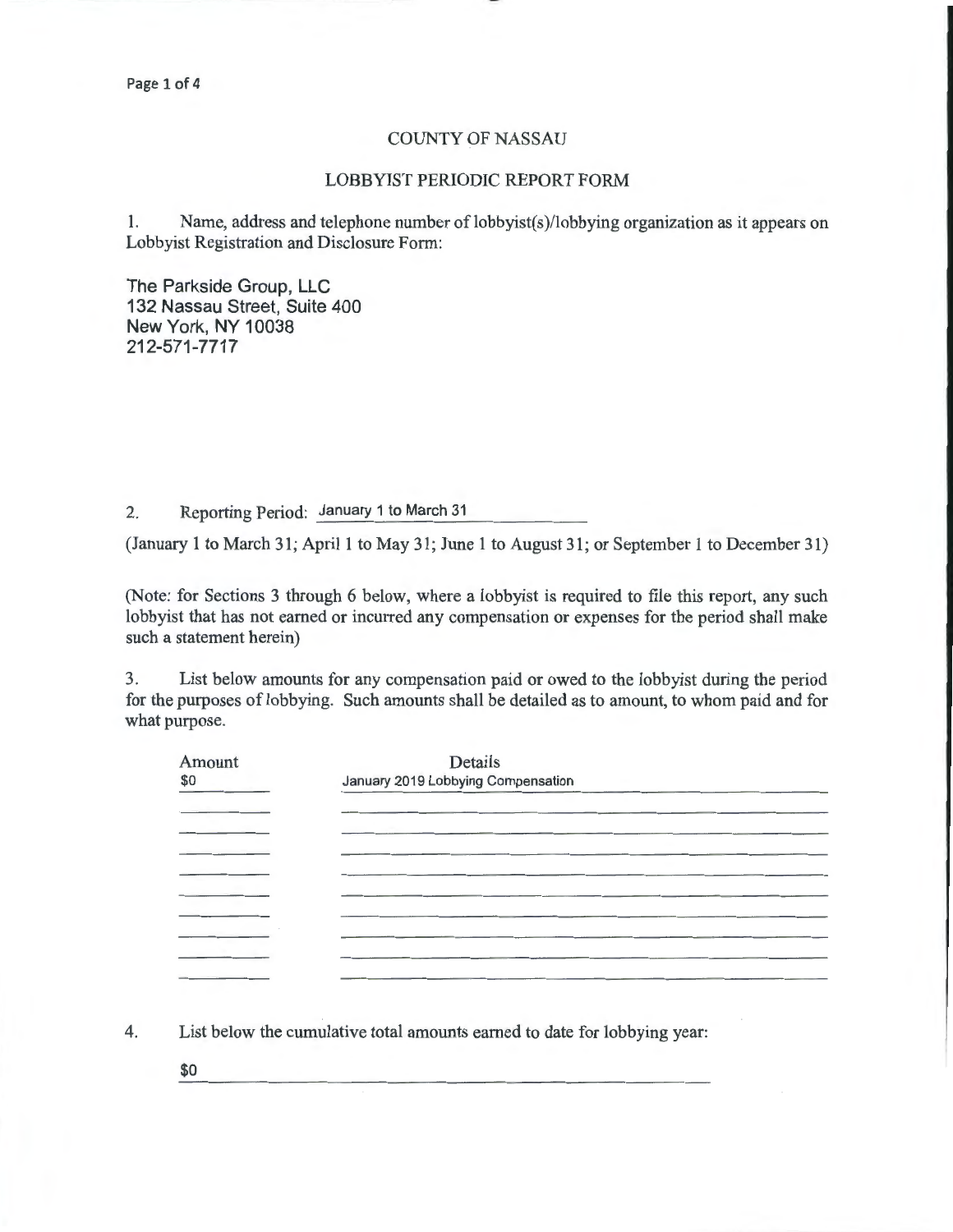Page 2 of 4

5. List below amounts for any expenses expended or incurred by the lobbyist during the period for the purposes of lobbying. Such amounts shall be detailed as to amount, to whom paid and for what purpose.

| Amount  | Details |
|---------|---------|
|         |         |
|         |         |
|         |         |
|         |         |
|         |         |
|         |         |
| _______ |         |

6. List below the cumulative total amounts expended to date for lobbying year:

\$0

(In lieu of completing 7 through 10 below, you may attach a copy of your Lobbyist Registration and Disclosure Form, provided the information has not changed.)

7. List whether and where the lobbyist(s)/lobbying organization is registered as a lobbyist (e.g. Nassau County, New York State):

Nassau County New York State New York City

8. Name, address and telephone number of client(s) by whom, or on whose behalf, the lobbyist is retained, employed or designated.

Harbor Tide Corp. 4 Dogwood Lane Lloyd Harbor, NY 11743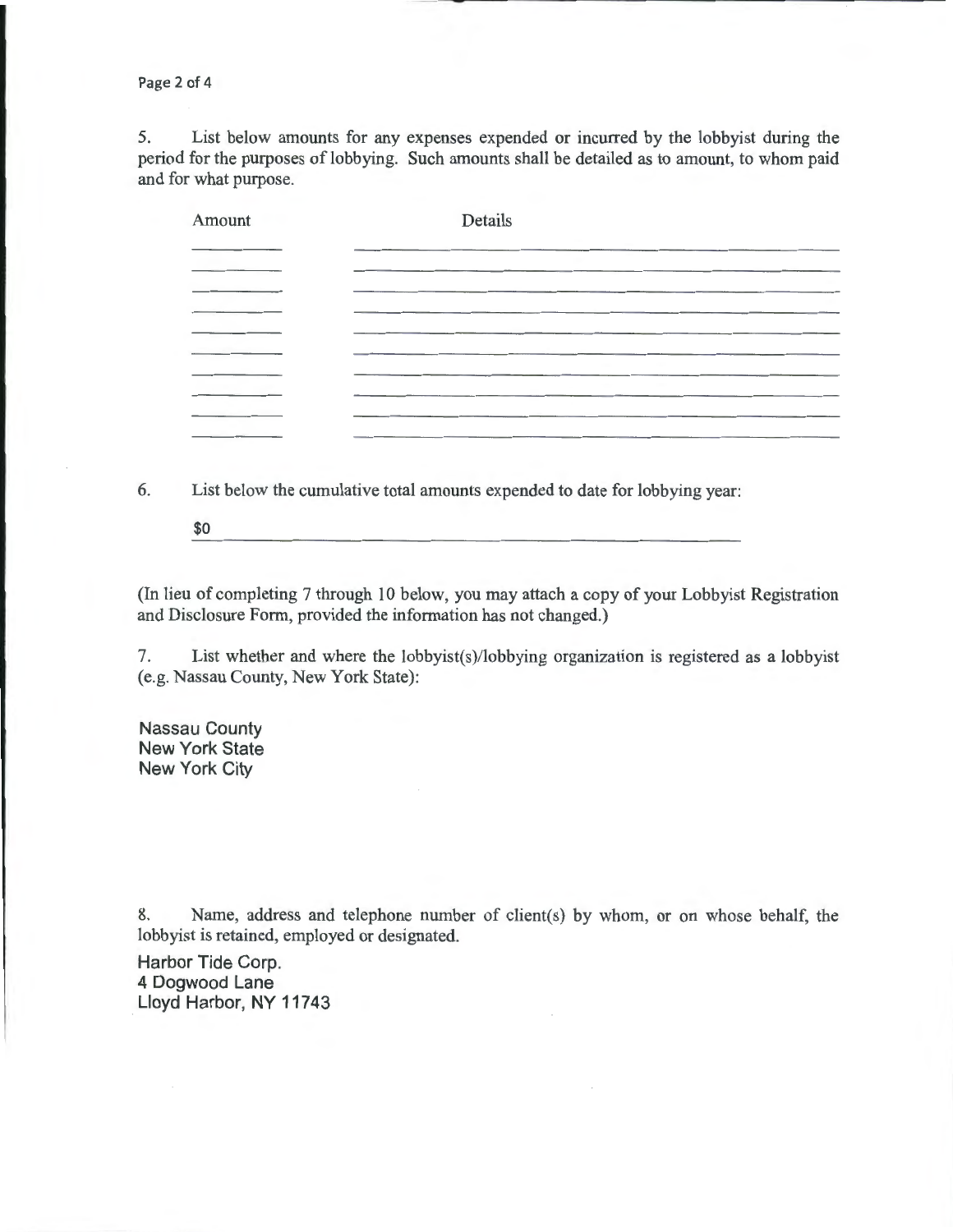Page 3 of 4

9. Describe lobbying activity conducted, or to be conducted, in Nassau County, and identify client(s) for each activity listed, during the Reporting Period.

Technology procurement (procurement of services)

10. The name of persons, organizations or governmental entities before whom the lobbyist has lobbied during the period.

John Ciara- Nassau County Jared Kasschau- Nassau County